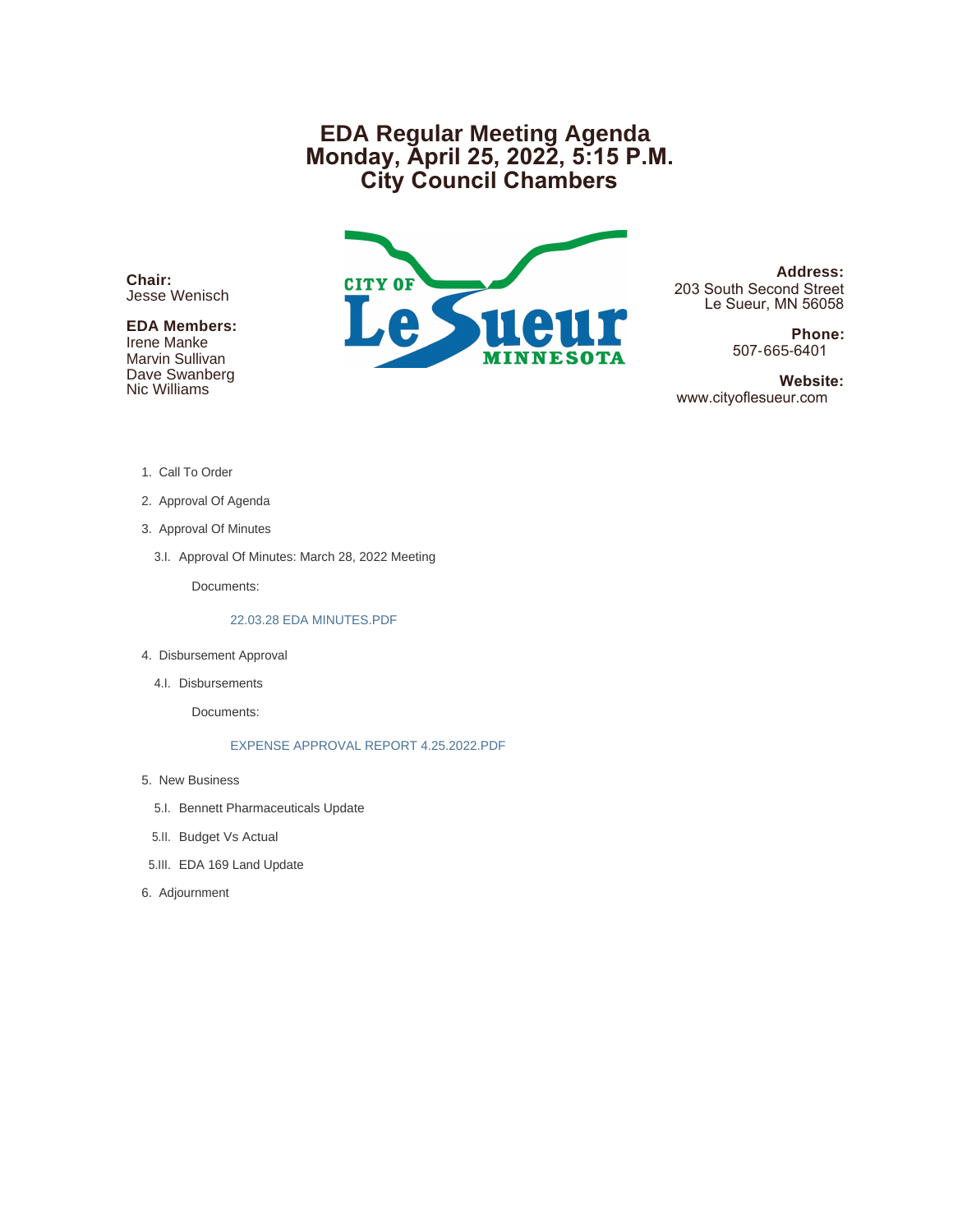

A regular meeting of the Economic Development Authority (EDA) was held on Monday, March 28, 2022, at 5:15 p.m. with the following EDA Members present; Jesse Wenisch, Irene Manke, Marvin Sullivan, and Nic Williams. Members Absent: Dave Swanberg.

## **Item 2. Approval of Agenda**

**Motion** by Member Manke, seconded by Member Sullivan, to approve the agenda as written. Members Voting in favor: Wenisch, Manke, Sullivan, and Williams. Members Voting no: None. Motion carried.

## **Item 3. Approval of Minutes – February 28, 2022**

**Motion** by Member Sullivan, seconded by Member Williams, approving the minutes of the February 28, 2022. Members Voting in favor: Wenisch, Manke, Sullivan, and Williams. Members Voting no: None. Motion carried.

## **Item 4.I. Disbursement Approvals Through March 28, 2022**

**Motion** by Member Sullivan, seconded by Member Manke, approving the bills of March 28, 2022. Members Voting in favor: Wenisch, Manke, Sullivan, and Williams. Members Voting no: None. Motion carried.

## **Item 5.I. Le Sueur Theatre Update**

.

Representatives from the Le Sueur Theatre provided an update on their project to renovate the existing building. A non-profit has been formed with a board to help guide the process. It was indicated that a future revolving loan fund application or grant request would likely occur.

#### **Item 5.II. EDA Land Discussion**

Joel Peters, Director of Real Estate for Cambria provided and update related to Cambria's discussions with the Minnesota Department of Transportation and the idea of a land swap to help aid the expansion of the Cambria facility. A version of a purchase agreement will be circulated to move the potential acquisition of the EDA land on Highway 169 by Cambria. A discussion at the April EDA meeting will occur about the content of that purchase agreement.

#### **Item 5.III. Revolving Loan Fund (RLF) Update**

Joe Roby, Finance Director for the City of Le Sueur provided an update at the meeting related to the RLF. It was indicated that one of the loan holders, Bennett Pharmaceuticals is having challenges related to acquiring the equipment needed to perform business, and has not been making their monthly payments. The EDA indicated they would like to hear from representatives from Bennett Pharmaceuticals at the April EDA meeting to receive an update in-person.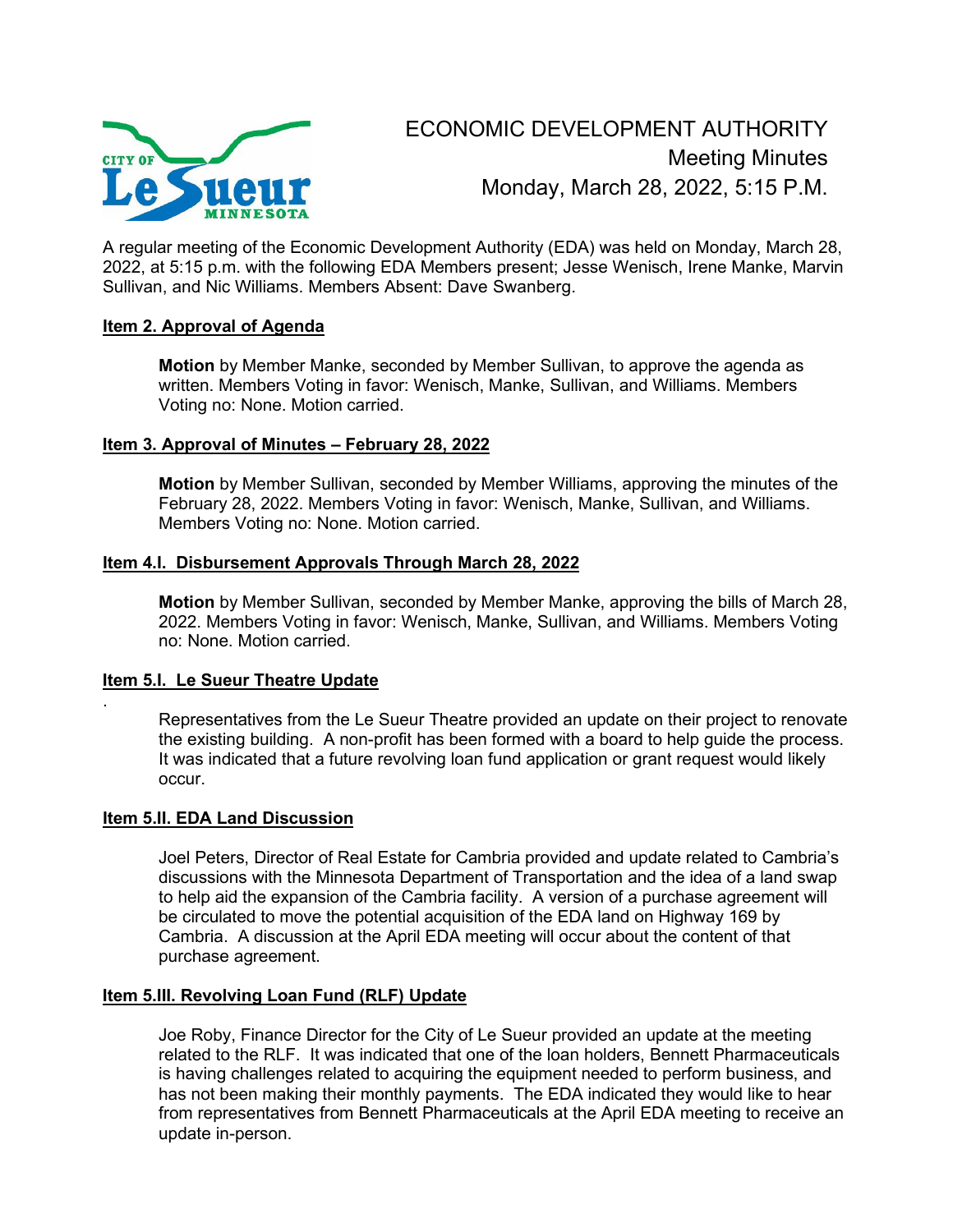## **Item 5.IV. EDA Budget to Actual Review (2022)**

Joe Roby, Finance Director for the City of Le Sueur provided a budget update for fiscal year 2022. Revenues are following the budget as expected, and expenses are down considerable due to the vacancy of an EDA Executive Director, which will be filled at the end of June. Staff will provide periodic budget updates to the EDA.

#### **Item 5.V. So Minne Properties LLC Revolving Loan Fund Request**

The EDA evaluated an application from So Minne Properties, which is the rental side of the Maven Coffee House building located at 205 Bridge Street. The request is for \$25,000 as a five-year forgivable loan, related to the recently received Small Cities Development Program refund transfer of \$25,000 from the Le Sueur City Council to the Le Sueur EDA. These funds would be used to help replace the windows in the building, which are extremely outdated. The estimated total cost of the window replacement project is \$51,675.

**Motion** by Member Manke, seconded by Member Sullivan, approving the revolving loan fund request from So Minne Properties for \$25,000 with the terms as a five-year forgivable loan. Members Voting in favor: Wenisch, Manke, Sullivan, and Williams. Members Voting no: None. Motion carried.

## **Item 5.VI. Luke's Café Additional Facade Program Funding Request**

The EDA evaluated a façade program application from Luke's Café, located at 205 South Main Street. The request is for an additional \$10,000 from the previously received \$10,000 façade program funding. The request is due to rising materials and labor costs in the area, and will help complete the project in time for opening in the Fall of 2022.

**Motion** by Member Manke, seconded by Member Sullivan, approving the façade program application by Luke's Café for \$10,000 with the terms as a five-year forgivable loan, following the façade program guideline. Members Voting in favor: Wenisch, Manke, Sullivan, and Williams. Members Voting no: None. Motion carried.

#### **Item 6. Adjourn**

**Motion** by Member Sullivan, seconded by Member Williams, adjourning the March 28, 2022, EDA Meeting at 6:15 P.M. Members Voting in favor: Wenisch, Manke, Sullivan, and Williams. Members Voting no: None. Motion carried.

Respectfully submitted,

Jasper Kruggel, EDA Acting Executive Director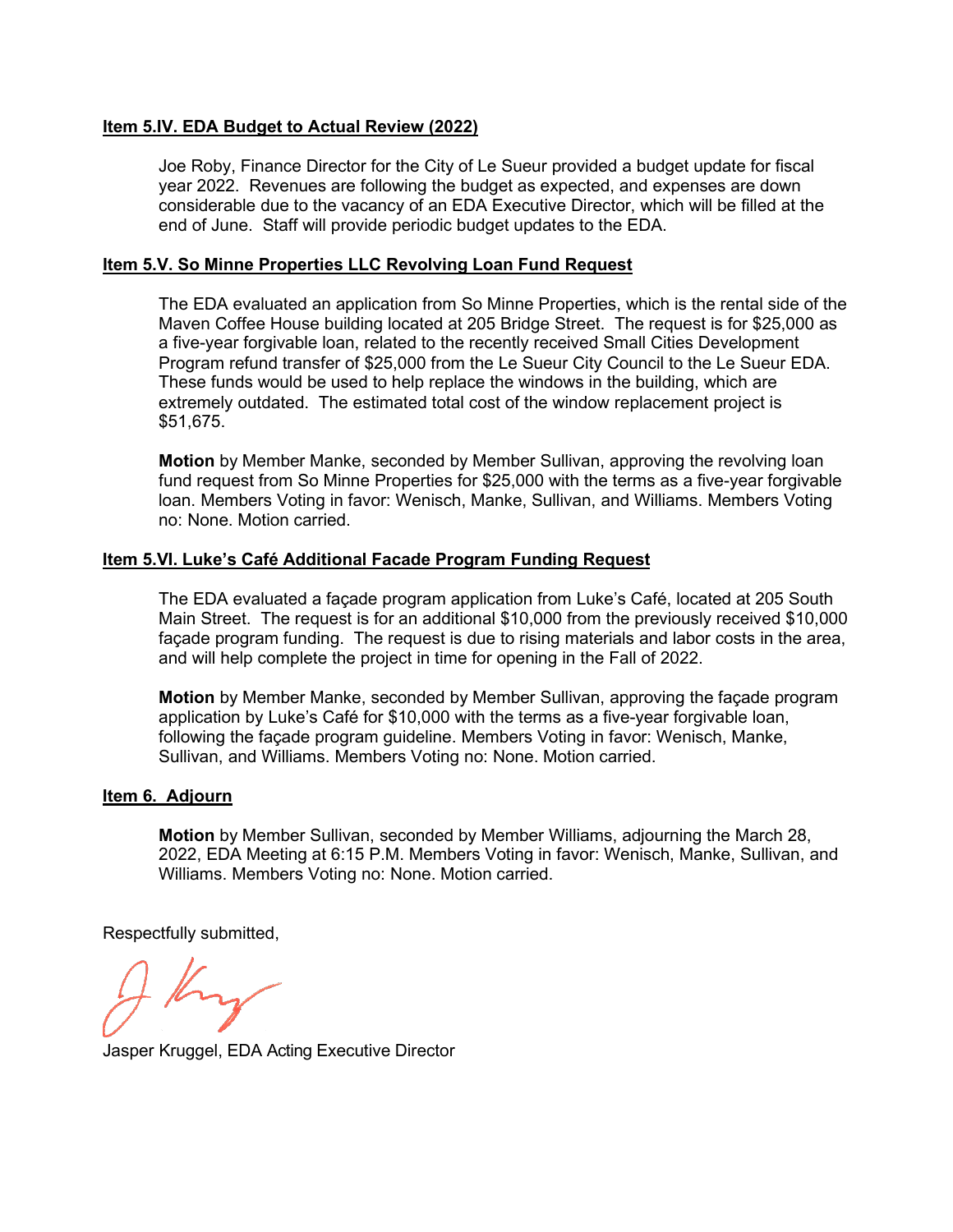# **EDA Approval Report for April 25, 2022**



Post Dates 3/29/2022 - 4/25/2022

| <b>Account Number</b>        | <b>Vendor Name</b>                              | Description (Item)                                           | <b>Payable Number</b> | <b>Account Number</b>                                 | Amount    |
|------------------------------|-------------------------------------------------|--------------------------------------------------------------|-----------------------|-------------------------------------------------------|-----------|
| Fund: 380 - EDA GENERAL FUND |                                                 |                                                              |                       |                                                       |           |
|                              | Department: 46500 - ECONOMIC DEVELOPMENT ASSIST |                                                              |                       |                                                       |           |
| 380-46500-458                |                                                 | BUILDING GOOD DOWNTOWNS REVOLVING LOAN FUND - PAY  BGD.RLF.1 |                       | 380-46500-458                                         | 65,000.00 |
| 380-46500-458                | <b>MAVEN</b>                                    | REVOLVING LOAN FUND - PAY  MAVEN.RLF.6                       |                       | 380-46500-458                                         | 3.361.00  |
| 380-46500-523                | LE SUEUR COUNTY TREASURER                       | <b>2022 PROPERTY TAXES</b>                                   | 04.1.2022             | 380-46500-523                                         | 11,544.00 |
|                              |                                                 |                                                              |                       | Department 46500 - ECONOMIC DEVELOPMENT ASSIST Total: | 79,905.00 |
|                              |                                                 |                                                              |                       | Fund 380 - EDA GENERAL FUND Total:                    | 79.905.00 |
|                              |                                                 |                                                              |                       | <b>Grand Total:</b>                                   | 79.905.00 |